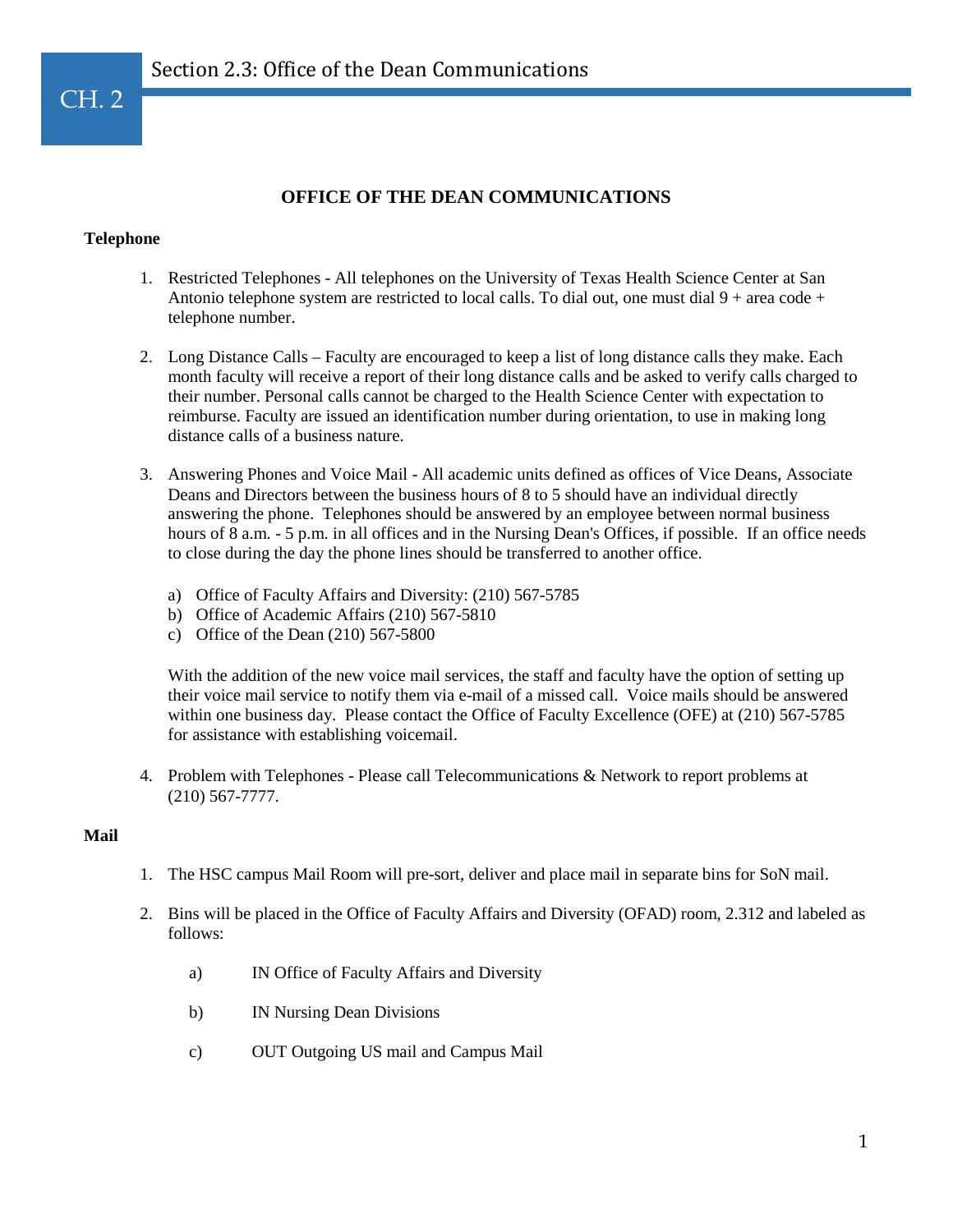- 3. Mail will be delivered and can be picked up according to the following schedule:
	- a) Mail is delivered to OFAD room 2.312 by HSC mailroom staff once a day between 1:00 pm and 2:00 p.m.
	- b) Mail is picked up by HSC mailroom staff as follows:
		- OFAD room  $2.312$  Between 1:00 pm and  $2:00$  p.m.
		- Wall mounted collection box  $2<sup>nd</sup>$  floor of south wing  $-10:00$  a.m., 1:00-2:00 p.m. and 4:00 p.m.
- 4. Individual Office Responsibility:

Each Office will be responsible for picking up and sorting their respective faculty and staff mail. Department IN and OUT mail needs to be placed in the appropriate BIN according to the above Pickup and Delivery Schedule

5. Nursing Dean Divisions:

CH. 2

- a) Two designated staff members (one staff from Office of Admissions and Student Services, and one staff from Ofiice of Academic Affairs) will be co-leaders for mail distributions within Nursing Dean Divisions. Mail will be sorted and placed in the following mail slots by 3:30 pm each day.
- b) Admissions and Student Services MSC 7945
- c) Business Office MCS 7954
- d) Department of Life Long Learning MSC 7946
- e) Office of the Dean MSC 7942
- f) Development Office MSC 7923
- g) Employee Wellness Center MSC 7984/ Student Health Center MSC 7934
- h) Graduate Nursing Program MSC 7943
- i) Practice/Engagement MSC 7960
- j) Nursing Research and Scholarship (ONRS) MSC 7947
- k) Undergraduate Nursing Program/Clinical Skills Lab MSC 7944
- l) Office of Faculty Affairs and Diversity MSC 7950
- m) Other student, unidentifiable or misdirected mail: Any mail that is not identified will be stamped "Not School of Nursing's," or "Return to Sender" and will be placed in the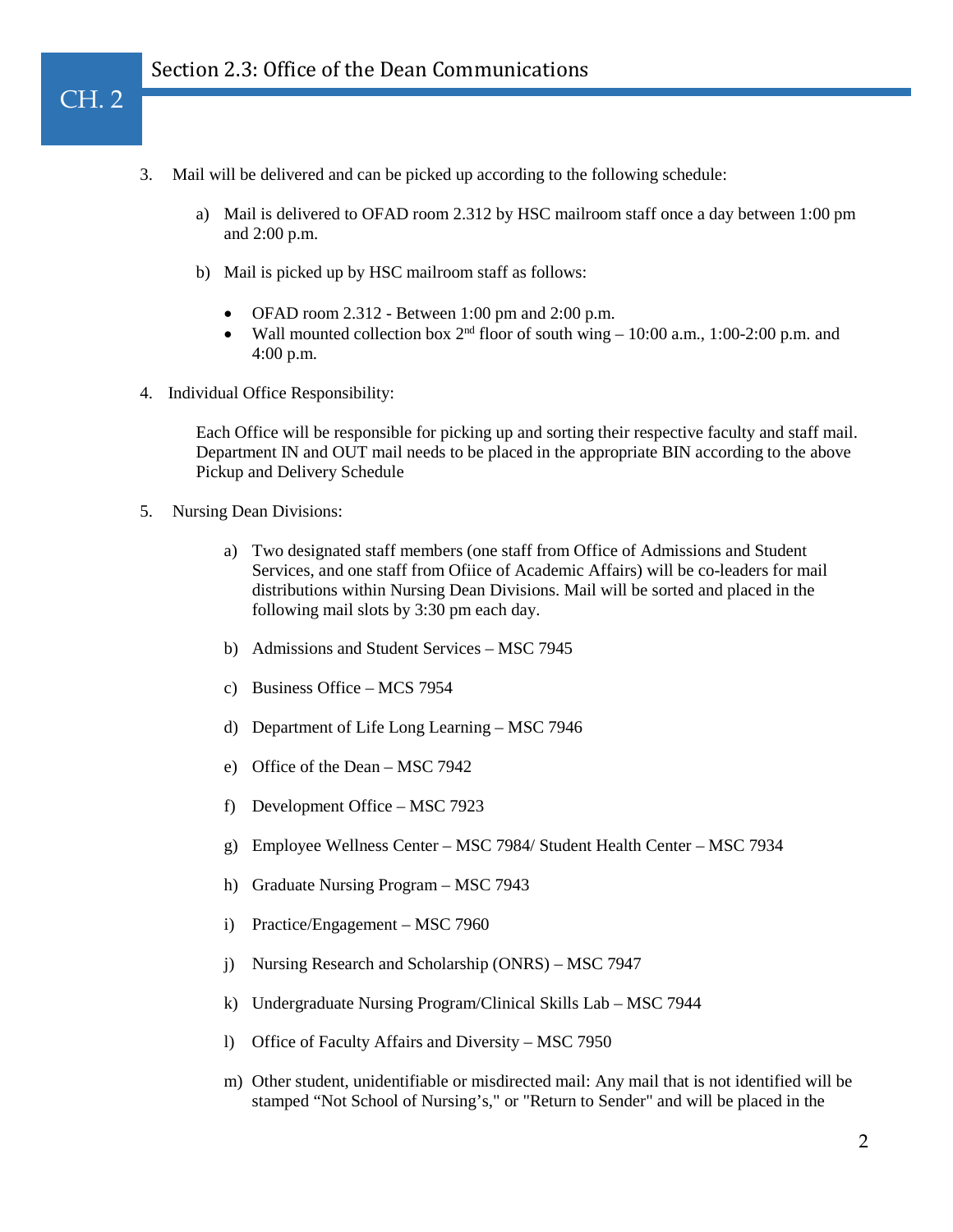outbox for HSC mail personnel to sort out. First Class mail for faculty and staff no longer at SoN should be forwarded by respective department/divisions. Third Class Mail for faculty and staff no longer at the SoN can be discarded. Students receive communications from HSC and the SoN electronically. Please direct any questions regarding student mail to the Graduate Office or Undergraduate as appropriate.

# **Checks**

CH. 2

1. Monthly Payroll

Monthly Payroll Checks are routinely picked up by one of the pre-authorized personnel from the Business Office and each Office. As a routine, unless otherwise announced, Business Office staff will pick up monthly payroll checks from the Bursar's office at 9:00 a.m. on the first working day of each month. The Business Office staff will email each office to pick up their respective office's checks from the Business Office by 11:30 a.m. Although each area has its own payroll distribution practices, every effort should be made to have payroll checks in the individual's possession, in the individual's box, or given to their supervisor by noon on payday.

2. Bi-Monthly Payroll (hourly)

The Business Office staff picks up hourly personnel checks at 11 am twice monthly. Scheduled dates are the seventh and  $22<sup>nd</sup>$  of each month. If a payday falls on a weekend or holiday, the payroll is picked up on the following business day. The Business Office staff will email each office administrator to pick up their respective office's checks from the Business Office by 11:30 a.m. Although each area has its own payroll distribution practices, every effort should be made to have payroll checks in the individual's possession, in the individual's box, or given to their supervisor by noon on payday.

Special arrangements for those hourly personnel who do not have boxes can be made with their respective supervisor.

#### **Tele-Conference line**

A dedicated School of Nursing Teleconference line maybe reserved thru the Office of the Dean. This line is reserved on a first come, first serve basis.

#### **E-mail**

- 1. Email signatures should follow the Email Signature Guidelines as outlined in the UTHealth San Antonio Branding guidelines [\(https://campaigns.uthscsa.edu/rebranding/\)](https://campaigns.uthscsa.edu/rebranding/). Individuals are not required to use the UT Health San Antonio logo in their email signature, but it is recommended. If the logo is used, it should be the UT Health San Antonio logo, which can be downloaded from the above website. Email signatures should not include any other logos or quotations.
- 2. Out of Office Automatic Reply Individuals who will be out of the office for one business day or longer should set up an automatic reply in Microsoft Outlook for both internal and external recipients. The automatic reply should indicate they will be out of the office, the period of time they will be out, and provide the name of the individual to contact for urgent issues with that individual's contact information.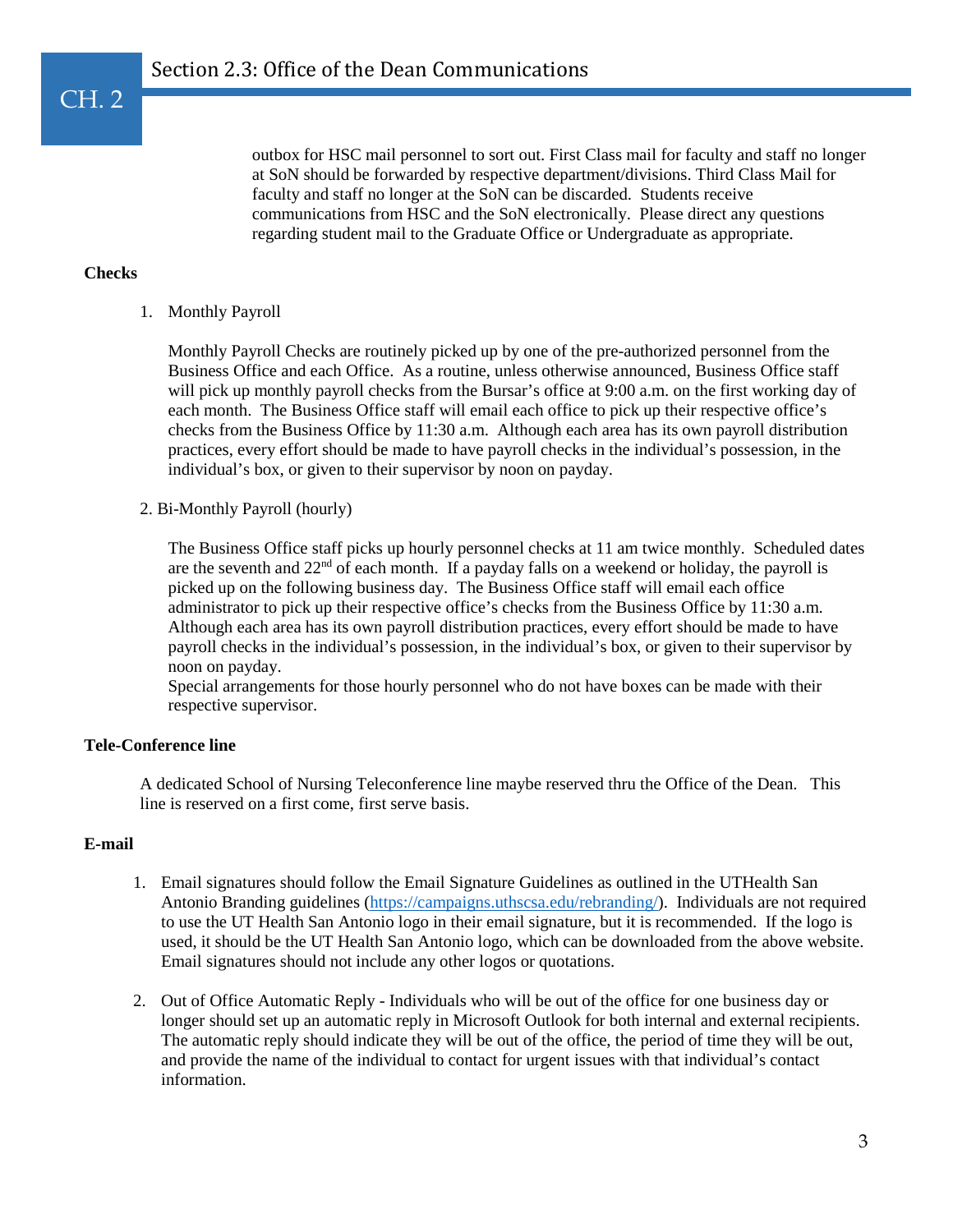# $CH. 2$

#### **Broadcast E-Mail** (NURFAC and NURSTAFF)

- 1. The following types of Broadcast emails are approved for distribution to all nursing faculty and/or staff without prior approval within SON.
	- a) Individual person congratulations 'kudos,' etc., from single Office or area
	- b) Approved SON Virus alerts from SON IT/CRC personnel only
	- c) Network problems and network outage alerts from SON IT/CRC staff only
	- d) Update from national nursing or education or research organization or newsletter
	- e) School closures or weather warnings announcements from SON Dean's area or rep.
	- f) Reports, announcements and minutes on Official School wide groups or meetings including UTHSCSA sanctioned March of Dimes, SECC, and other.
	- g) Reports and minutes Ad hoc committees and subcommittees of standing committees
	- h) Messages from Dean to school
	- i) Announcement of upcoming Professional Nursing or UTHSCSA organizational meetings
	- j) Awards of research grants and funding by individual faculty
	- k) Appointment/election results to official committees / organizations in SON, UTHSCSA, and state or national from Offices/areas/Associate Deans or Dean
	- l) Announcement from Offices/Areas/Associate Deans or Dean of faculty or staff new arrivals or departures.
	- m) Exceptions to these lists must be approved by the Dean or the Director, Business Operations prior to them being sent as Broadcast e-mail.
- 2. The following types of Broadcast mail are NOT approved to be sent to all nursing faculty and/or staff by ANY faculty or staff at any level within SON. Exception to this policy must be granted in writing by the Dean before it is sent out Broadcast e-mail.
	- a) "Dr --- or other request to announce that her/his nursing related journal was running a content specialty.
	- b) An Individual's Favorite charity is raising money or needs volunteers.
	- c) Specialty specific Healthcare Professional issue and request for faculty support at local, state, regional, national level.